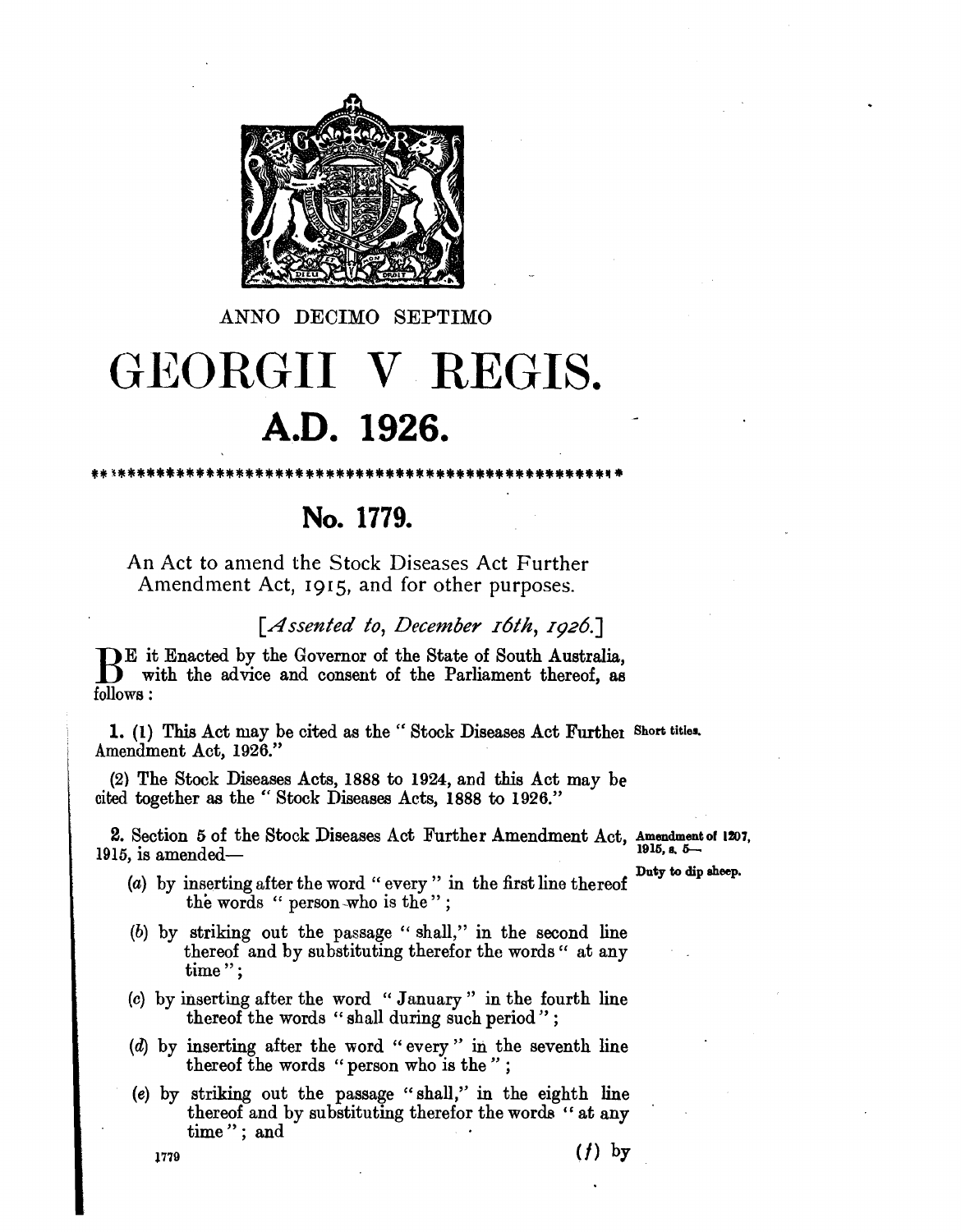## *Stock Diseases Act Further Amendment Act.-1926.*

 $(f)$  by inserting after the word "notice" in the ninth line thereof the words "shall during such period".

Amendment of ibid.

Furnishing of returns.

Amendment of ibid.

Onus of proof.

Faollitation of proof.

Joinder of chargea in oomplaint.

**3.** The Stock Diseases Act Further Amendment Act, 1915, is amended by inserting the following section after section 5 thereof :-

5a. (1) When any sheep are dipped pursuant to this Act, the owner shall, within fourteen days after the dipping, furnish a return to the Chief Inspector of Stock in the prescribed form.

(2) The Governor may make regulations prescribing the form of return to be furnished pursuant to this section.

(3) If any person fails to furnish a return as provided by this section, the Chief Inspector of Stock may give notice in writing to the said person requiring him to furnish a return as aforesaid within fourteen days after the giving of the notice. If the said person fails to furnish the return within the time aforesaid he shall be liable to a penalty not exceeding Five Pounds. The notice given by the Chief Inspector of Stock may be given by post.

**4.** The Stock Diseases Act Further Amendment Act, 1915, is amended by inserting the following sections at the end thereof  $:$ 

7. In any proceedings for an offence against this Act, the . onus shall be on the defendant of disproving--

- (a) that any notices referred to in the complaint were validly made and were published as required by the provisions of this Act, and were in force at all times material to the matter of the complaint; and
- (b) that this Act applies to .any area or place specified in the complaint at all times material to the matter of the complaint.

8. In any proceedings for an offence against this Act, the allegation in the complaint that--

- (a) the defendant was the owner of the sheep referred to in the complaint at the time, or for the period of time, . specified in the complaint ;
- (b) that the sheep referred to in the complaint was within the area therein mentioned at the time, or for the period of time, specified in the complaint;
- $(c)$  that the sheep referred to in the complaint was not dipped during the period mentioned in the complamt according to the directions therein referred to,

shall be deemed proved in the absence of proof to the contrary.

9. It shall be competent to insert in the one complaint charges in respect of offences alleged to have been committed with respect to any number of sheep, and upon the hearing

1